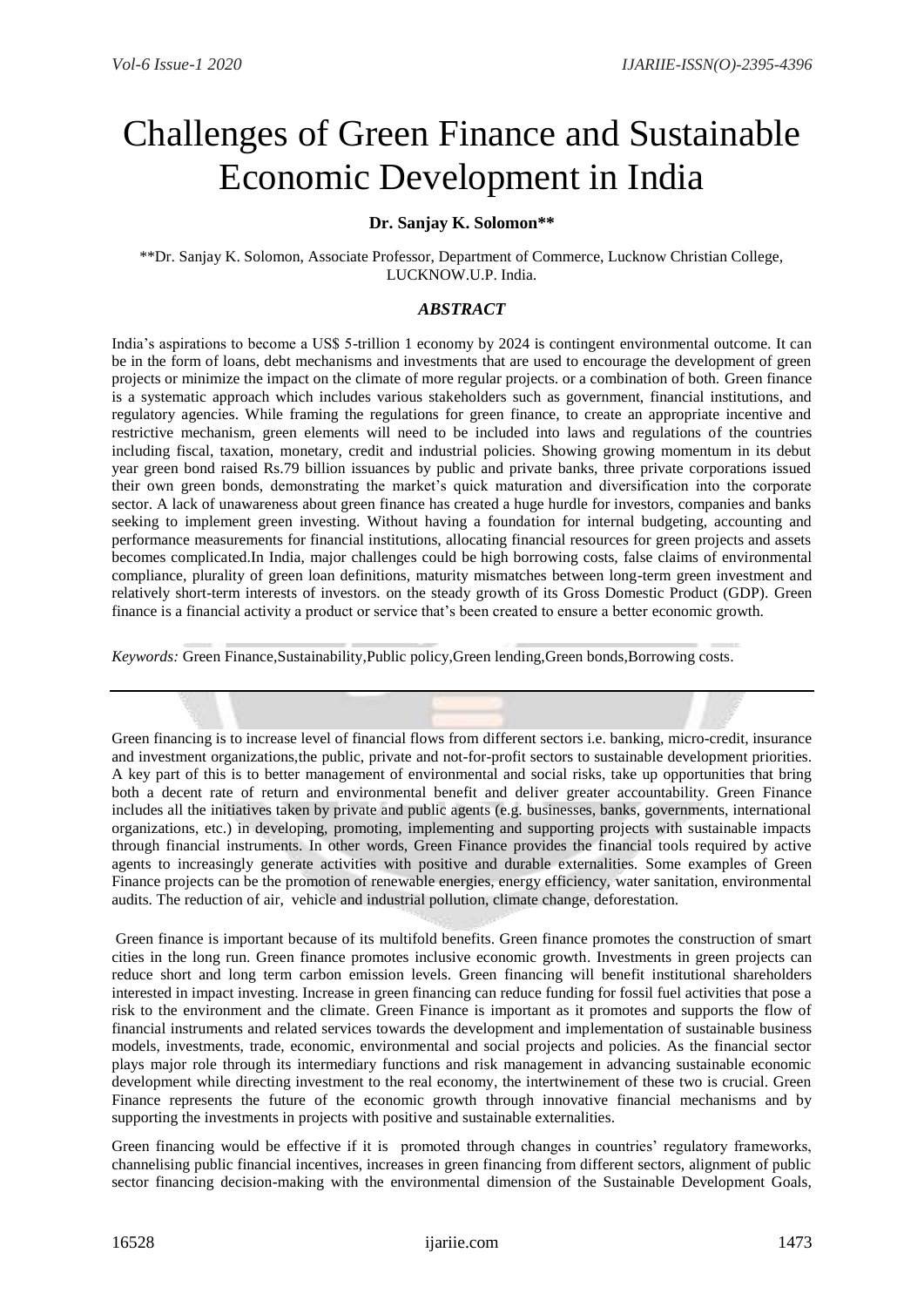increases in investment in clean and green technologies, financing for sustainable natural resource-based green economies and climate smart blue economy, increase use of green bonds, and so on. The main thrust areas for the efforts on green financing are: Supporting public sector on creating enabling environment, promoting publicprivate partnerships on financing mechanisms such as green bonds, Capacity building of community enterprises on micro-credit.

Green Finance in India is targeting at analysing green finance investments by tracking the annual finance flows supporting emission reduction or climate change mitigation activities, throughout their value chain. It identifies the sources and intermediaries of finance at both domestic and international levels and the financial instruments used in these transactions. It also identifies the purpose or recipient of the finance, i.e., the sectors and subsectors of the economy to which the finance flows. Green finance includes climate finance as well as other environmental objectives that are necessary to support sustainability, and in particular, aspects such as biodiversity and resource conservation.

Objective of the Study

This paper reviews the existing research on green finance. It identifies the important issues in the green finance literature, particularly, the strategies to increase green financing; efforts to make green investment profitable; promoting green financing using technology and policy, the role of regulators and financial institutions in the green finance agenda, and the challenges of green financing. The findings indicate that green finance has the potential to make a significant difference in the environment, society and for climate change mitigation. But many challenges such as the lack of awareness about green finance, conflicting definitions of green finance, lack of policy coordination for green financing, inconsistent policies, and lack of profitable incentives to investors and financial institutions who are willing to invest in climate change mitigation, need to be addressed.

#### METHODOLOGY

In our discussion we have stressed on the secondary results of the researches on global green financing. We have taken an attempt through our works to initiate

green finance in the developing countries. Every society need green finance for the eco-friendly business. The populations of the world growing rapidly and for

this large population we need green finance to make the earth as a living place of the all species of organisms.

Green finance is essence to the overall debate on sustainability of economic growth. Expeditious economic development is often achieved at the cost of environment. Depleting natural resources, degraded environment and uncontrolled pollution are hazardous to public health and create challenges to the sustainable economic growth. In order to protect and substantially improve the environment, nations around the world have been increasingly focusing on the use of eco friendly technologies. Green finance requires appropriate incentive structure for increased allocation of funds towards setting up or adopting environmentally sustainable projects. Once adequate funds are provided from the conventional industries and are diverted towards the green and environment- friendly sectors, other resources including land and labour may also follow. To achieve the objectives of green finance, targeted policies on green finance have been formed in various countries involving all partners of economic growth, viz., corporates, governments and banks.

 India has set ambitious renewable energy goals to improve energy access and energy security while taking action on climate change – including target to install 100GW of solar energy and 60GW of wind energy by 2022. To scale the necessary finance to achieve these national targets, which is the centerpiece of India's climate commitments made at the 2015 UN climate negotiations, the Government of India is making efforts with different market players to enable market creation and remove major hurdles in mobilizing finance.Any development requires a sound financial system supporting it, the spotlight is now on aligning the financial system with sustainable development. The RBI, have been conscious of the role of banks in providing finance for sustainable development. In December 2007, banks in India were sensitized to the various international initiatives including the equator principles and were asked to keep alongside of the developments in the field of sustainable development and corporate social responsibility and modify their lending strategies in the view of such developments. India's focus on harnessing the financial system to provide to socially important segments India has started emphasising on green finance as early as 2007. In December 2007, the Reserve Bank issued a notification on "Corporate Social Responsibility, Sustainable Development and Nonfinancial Reporting – Role of Banks" and mentions the importance of global warming and climate change in the context of sustainable development. The Climate Change Finance Unit (CCFU) was formed in 2011 within the Ministry of Finance as a coordinating agency for the various institutions responsible for green finance in India. The major strategic move since 2012 included implementation of the sustainability disclosure requirements. Security and Exchange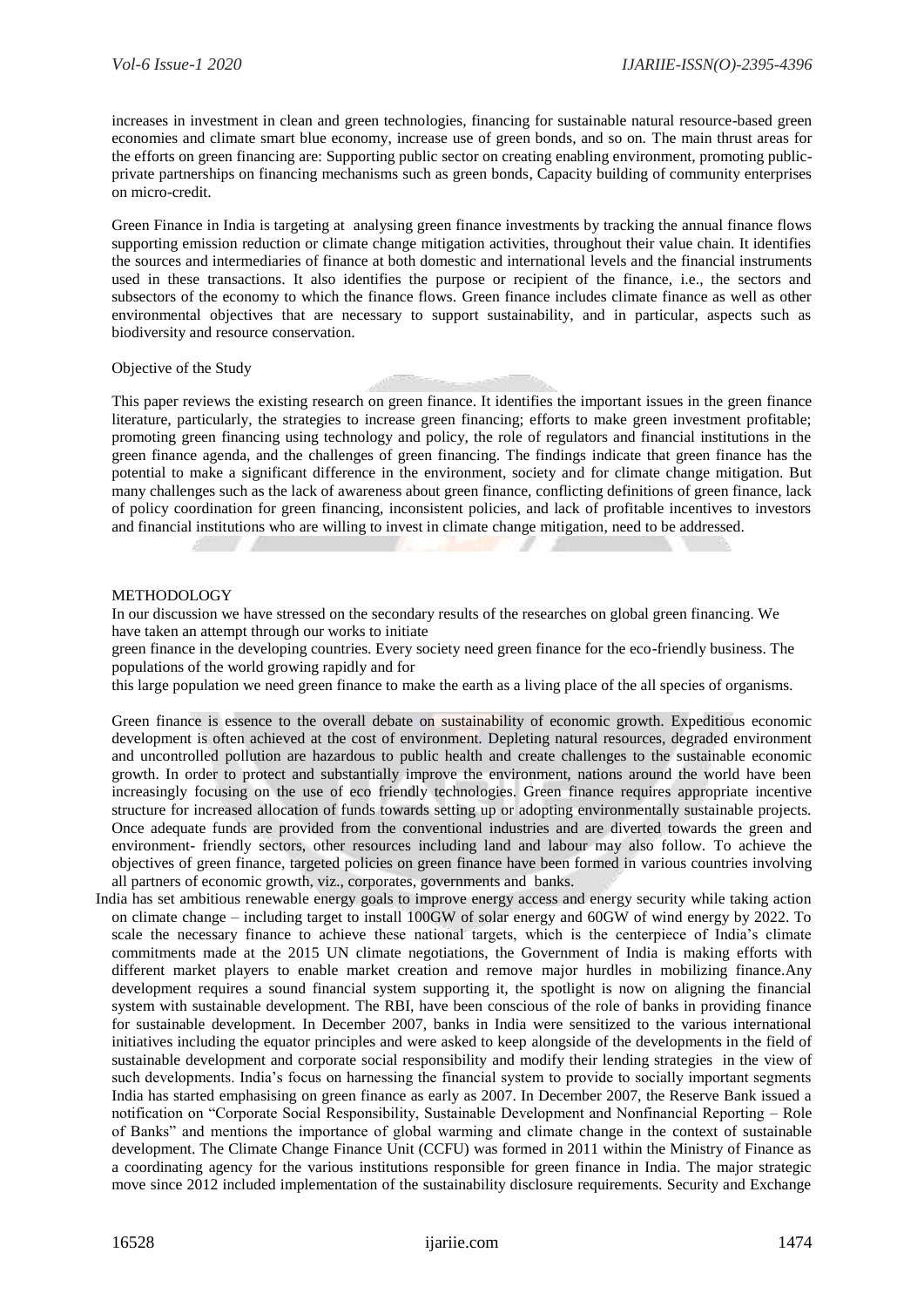Board of India (SEBI) made it mandatory for top 100 listed entities based on market capitalisation at BSE and NSE to publish annual business responsibility reports since 2012 and revised it from time to time. In May 2017, SEBI issued guidelines for green bond issuance specifying the disclosure requirements. There have been several fiscal and financial incentives at work in India. The Government of India (GoI) offers 30 per cent of the installation cost of the rooftop solar panels as subsidy to the institutional, residential and social sectors in most states. In some of the special category states, the subsidy is up to 70 per cent of the installation cost.. The Government has also brought in a Production Linked Incentive (PLI) Scheme for manufacturing of high efficiency modules in the arena of renewable energy. The Reserve Bank has also been taking dynamic policy measures to promote and support green finance initiatives. It has included the small renewable energy sector under its Priority Sector Lending (PSL) scheme in 2015. Under this scheme, firms in renewable energy sector are eligible for loans upto 30 crore while the households are eligible for loans upto 10 lakh for investing into renewable energy. In September 2019, India announced a target to reach 450 GW of renewable energy generation by 2030.

One major green finance instrument is the green bond. There is [a code of conduct that defines what constitutes](https://www.icmagroup.org/assets/documents/Regulatory/Green-Bonds/Green-Bonds-Principles-June-2018-270520.pdf)  [a green bond.](https://www.icmagroup.org/assets/documents/Regulatory/Green-Bonds/Green-Bonds-Principles-June-2018-270520.pdf) Green bonds work like any other bonds with one key difference: the money raised from bond/investors is used exclusively to finance projects that have a positive environmental impact, such as renewable energy and green buildings. According to the World Economic Forum the market for green bond could be worth more than two trillion dollars by 2023. Green bonds are generally issued by government and private institutions like any other bonds but the proceeds are utilised to finance projects that are eco-friendly and support net zero. India started investing in green bonds in 2015 with the aim to meet the capital requirement for green infrastructure. The Securities Exchange Board of India (SEBI) is the primary entity that regulates the issuance and requirements of listing of green bonds. Green bonds currently fund renewable energy (38.3 percent), building and industry (27.5 percent), transport (10.2 percent), water (9.7 percent), waste management (6.2 percent), climate adaptation (4.3 percent), and agriculture and forestry (3.9 percent). Although this represents rapid growth of the green bonds market, it is still small compared to the overall \$100 trillion bond market.

Green bonds are the bonds issued by any sovereign entity, inter-governmental groups or alliances and corporates with the aim that the proceeds of the bonds are utilised for projects classified as environmentally sustainable. As of February 12, 2020, the outstanding amount of green bonds in India was US\$16.3 billion. India issued green bonds of about US\$8 billion since January 1, 2018, which constituted about 0.7 per cent of all the bonds issued in the Indian financial market. Although the value of green bonds issued in India since 2018 constituted a very small portion of the total bond issuance, India maintained a favourable position compared to several advanced and emerging economies. Most of the green bonds issued since 2015 had maturities of five years or above, but less than 10 years. However, some issuers such as Yes Bank Ltd. (2015), Indian Renewable Energy Development Agency Ltd. (2017, 2019), Rural Electrification Corporation Limited or REC Ltd. (2017), Power Finance Corporation Ltd. (2017), Indian Railway Finance Corporation Ltd. (2017), Adani Renewable Energy Ltd. (2019)15 have issued green bonds with the maturity of 10 or more years. ReNew Power Pvt. Ltd. has issued green bonds with maturity period of less than 5 years in 2019. In addition to corporates and government, the World Bank has issued green bonds towards several projects in India from time to time. Based on the Green Bond Impact report (2019) by the World Bank, it is estimated that the outstanding amount of Green Bond proceeds allocated to support the financing of such projects in India is US\$640mn, as on June 30, 2019.India has become the second-largest market globally for green bonds with \$10.3 billion worth of transactions in the first half of 2019, as issuers and investors continued to adopt policies and strategies linked to sustainable development goals, according to the Economic Survey 2019-20.

- Obtaining finance for small scale and micro projects requires moving away from traditional public grants, institutional lending and generous sources, and explore combined finance structures that allow strategic use of development finance from private investors for sustainable development. Social impact bonds for climate transition can be used as a funding structure for small budget interventions at the district, municipal and state levels, which blends impact investing, public-private partnerships and outcome-based finance. Outcome based funding structures enable investors to provide upfront early risk financing to implement green projects. It is a needed to attract more investors willing to provide such "first loss capital" to de-risk projects and catalyse further investments. These incentives may be provided by offering more viable/investible projects in which the outcome parameters are clearly defined, providing guarantee support to back stop unknown risks and providing regulatory relaxations to facilitate flexible funding structures
- Generally the corporate funds are a useful source for green finance. Indian company law endorse profit making corporates to channelise funds towards corporate social responsibility (CSR) activities which are unrelated to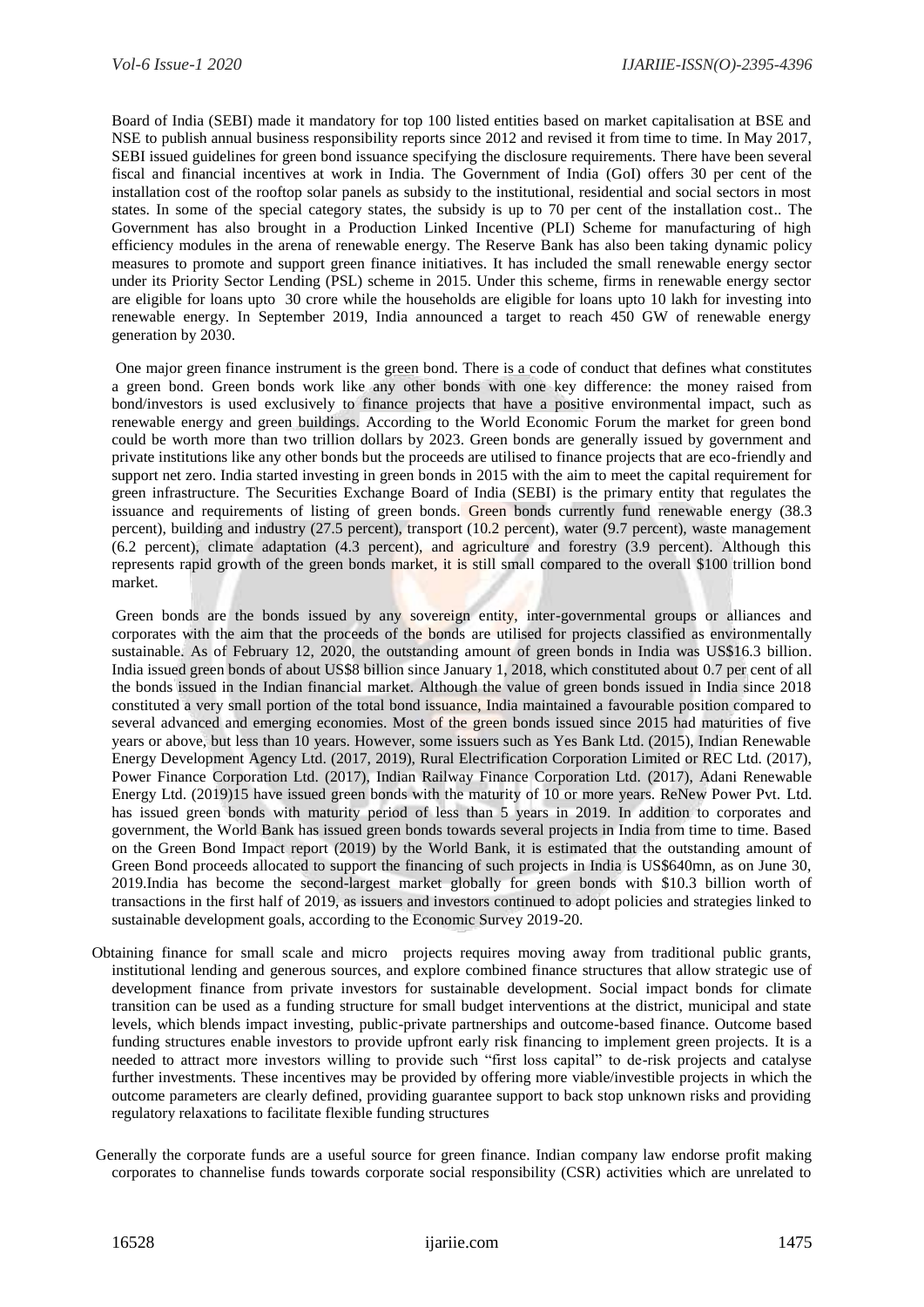their own business. Many corporates choose to fund environmental projects as part of their CSR strategy, for example, afforestation or developing solar parks. There is potential for more concerted utilization of CSR funds towards climate and greater impact can be achieved by creating CSR fund pooling vehicles which specifically target climate mitigation measures. There are various compliance requirements under the CSR rules, particularly the requirement to transfer 'unspent' CSR funds to specified government relief funds, could be inconsistent with the needs of climate projects which have longer maturity periods. SEBI also recently launched the Social Stock exchange in India which provides social enterprises and social venture funds an alternate platform to raise funds from institutional and retail investors and attract CSR funding with transparency. Clarifications will be required under the Foreign Contribution (Regulations) Act to enable foreign investors to invest in social venture funds listed on the social stock exchange.

The challenge, before developing economies to mainstream green finance so as to incorporate the environmental impact into commercial lending decisions while simultaneously balancing the needs of economic growth and social development. This will necessarily mean setting out on the journey of integrating financial system and sustainable development which has numerous goal-posts. These goal-posts could include: a. Developing awareness about environmental susceptibilities and risks among the stakeholders especially market intermediaries. b. Develop a commonly accepted set of green finance definitions and indicators that can be used to make cross-country or cross-market comparisons. c. Identify and develop green financial products and services which can be introduced in the market. d. Develop parameters for measuring progress. e. Develop innovative financial solutions for supporting the needs of long lasting environment-friendly projects. f. Enhance capabilities for assessing the risks including environment risks in order to dovetail them into lending decisions while there have been improvements in public awareness and financing options, the major challenges could be high borrowing costs, false claims of environmental compliance, plurality of green loan definitions, maturity mismatches between long-term green investment and relatively short-term interests of investors,problems in internalizing environmental externalities, information asymmetry problems, inadequate analytical capacity, lack of clarity in the definition of "green" in green finance, maturity mismatch between short-term and long-term green investment, the relatively short-term time horizon of savers and investors, lack of effective coordination between financial and environmental policies, uncertainty about government policies,limited policy support for the commercialization of new technologies, finance not being tailored to small-scale investment needs,limited knowledge about financing options and limited technical expertise within companies.

 Green finance in India is still at the growing stage. Green bonds constituted only 0.7 per cent of all the bonds issued in India since 2018, and bank lending to the non-conventional energy constituted about 7.9 per cent of outstanding bank credit to the power sector, as on March 2020. There have been remarkable improvements in public awareness and financing options, the major challenges includes high borrowing costs, false claims of environmental compliance, plenty of green loan definitions, maturity mismatches between long-term green investment and relatively short-term interests of investors. India is in the race against time in meeting its climate goals and greening all finances has become an imperative. All what is required is concerted efforts, a cohesive approach and the collective vision of policymakers, regulators and players in the financial system. The way forward is to accelerate the dialogue at the highest level and initiate a narrative around sustainable finance. An integrated approach around taxonomy, green guidelines, financial products, as well as defining the roles of private and public sector and bankers and asset managers is required. This will stimulate action to align the financial system with green finance and in turn support the sustainable growth of the country. As investments are a function of risk and rewards, investments in climate finance will not take off unless the risk criteria is not recalibrated for the long term.

#### REFERENCE:

Aggarwal, S., Singh, T. (2017) 'Unlocking the green bond potential in India' Teri- theenergy and resource Institute.

Bandi, R.P (2016)'Green Bonds India Perspective'. Growth Market Advisory Services. INDIA\_PERSPECTIVES

Goel, P. (2016) :'Green finance: A step towards sustainable financial system' . Journal ofResearch in Management & Technology. 5(3). Retrieved.

Jain S. (2020), "Financing India's green transition". ORF Issue Brief No. 338, January 2020, Observer Research Foundation